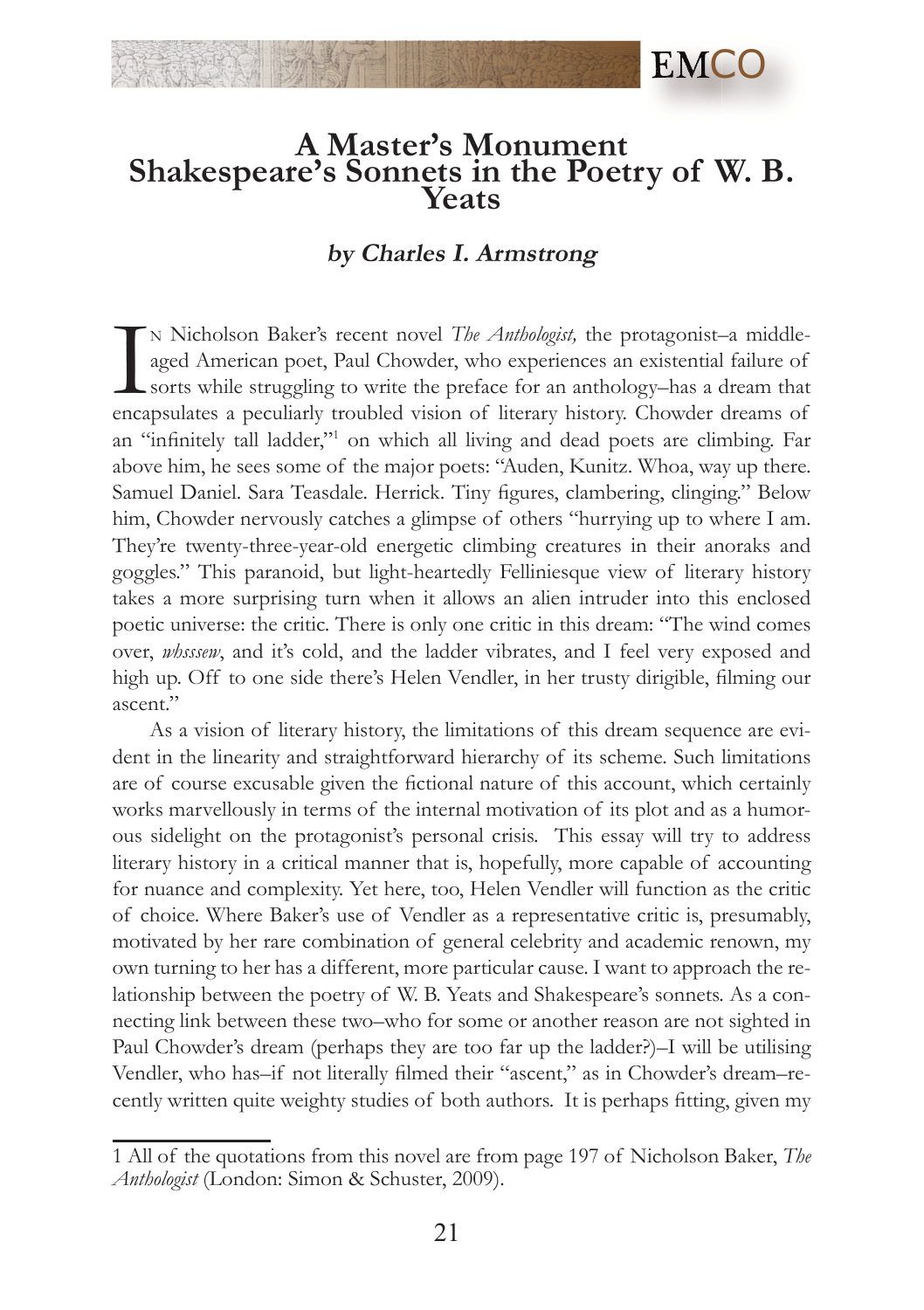topic, that I will be engaging in a rather complex *menage à trois*, where the internal force field of relations is seldom reducible to any simple linear traffic. Indeed, Vendler might be playfully identified as the "Dark Lady" of this essay, insofar as her criticism will be both be criticized and praised. On the one hand, I admire Vendler's thoroughness and the inventiveness with which she points to surprising and, as far as I know, previously unknown connections between Yeats and Shakespeare. On the other hand, though, I take exception to some of the underlying premises of her approach: particularly its somewhat self-contradictory formalism and use of teleology in describing authorial development.

While approaching Yeats' relation to Shakespeare via Vendler will provide a fascinating and enriching Chinese box-like spectacle of successive acts of interpretation, a critical focus on these acts of mediation will make it necessary to question some underlying premises. This essay will start off with a brief look at Vendler's view on Shakespeare's sonnets, giving special focus to her methodology. It will then go on to confront her reading of Yeats, singling out features that relate that reading back to Shakespeare. It will be demonstrated that Yeats' sonnets and sonnet-like poems relate less exclusively to a Shakespearean foundation than Vendler claims. Furthermore, it will be shown that when Yeats did relate to Shakespeare, he did in a more complex and affirmative way than that for which she allows. In short, even if Vendler sketches a helpful context in which to understand the link between Shakespeare and Yeats in terms of poetic genre, her readings nevertheless need further supplementation and elaboration for justice to be done to the complexity and vitality of this relation.

In 1997 Vendler published *The Art of Shakespeare's Sonnets*, a blow-by-blow reading of all 154 of the sonnets over more than 650 pages. The introduction spells out some of the most important premises for her approach. The most prominent and controversial of these premises is the degree to which she stresses textual autonomy–thus self-consciously distancing herself from the more dominant modes of contemporary criticism. In her own words: "Contemporary emphasis on the participation of literature in a social matrix balks at acknowledging how lyric, though it may *refer to* the social, remains the genre that directs its *mimesis* toward the performance of the mind in *solitary* speech."<sup>2</sup> Vendler also remarks that Shakespeareans tend to misread the sonnets for a related reason: they project the play's contextual investments and dramatic qualities onto a kind of writing that is generically heterogeneous to such concerns. When she stresses that "a poem is not an essay" and its "paraphrasable propositional content" is not "merely the jumping-off place for its

<sup>2</sup> Helen Vendler, *The Art of Shakespeare's Sonnets* (Cambridge, Mass.: Belknap Press, 1997), 1-2. Compare this to Scott Brewster's claim that "lyric, far from presenting the unmediated thoughts and feelings of an isolated individual, centres on the relationship between the self and others, the self and history, and the self and language" (Scott Brewster, *Lyric* [London and New York: Routledge, 2009], 14).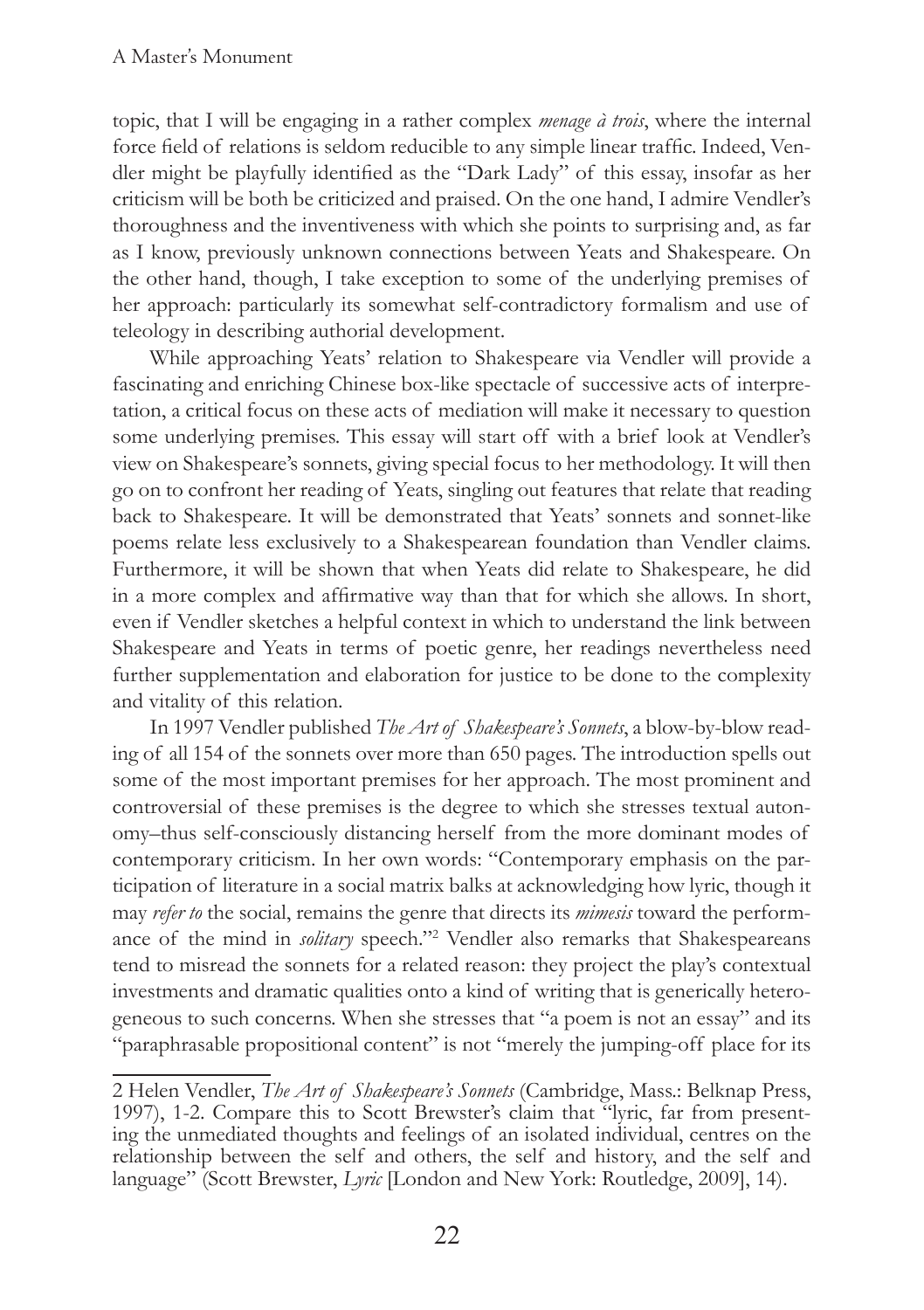real work,"<sup>3</sup> we recognise the survival of New Critical beliefs. A version of New Criticism might also be assumed to be lurking behind Vendler's stress on poetry as a psychological spectacle: for her the important questions are "'How well dies the structure of this poem mimic the structure of thinking?' and 'How well does the linguistic play of the poem embody that structural mimesis?'"<sup>4</sup>

With regard to Shakespeare's sonnets, the evident structure of thinking is manifest in the poems' formal architecture. For Vendler, these sonnets exist in basic opposition to the precedent of the earlier Italian, or Petrarchan, sonnet. Whereas the Italian form is dual, through its linking octave and sestet together via a transitional *volta*, the Shakespearean is more manifold and unpredictable. Take for instance sonnet number 8, "Music to hear, why hear'st thou music sadly?" Interpreting this poem, Vendler defends the poet's many variations of a conceit whereby the addressee's reluctance to fall in love is compared to the concord and discord of music. She utilises a diagram in order to make an inventory of "Shakespeare's strategies for unifying sonnet-parts into a true *concord*... *by unions married*."<sup>5</sup> Underlying this fanciful plurality is what she calls an "aesthetic principle": "the resolution of many part in one unison," in the vehicle of the musical metaphor, "is of obvious relevance as an aesthetic principle for the Shakespearean sonnet, which, because of its four discrete parts, runs an inherently greater risk of disunity than does the Italian sonnet<sup>"6</sup>

For readers familiar with the basic architecture and history of the sonnet, Vendler's distinction between Shakespeare's aesthetic principle and that of the Italian sonnet may come as something of a surprise: the conventional wisdom would be that both of these forms can both be seen as either divisible into two or four. Traditionally, the English form has been seen as limited by the temptation to use the closing couplet as a vehicle for aphoristic *sententiae*, a kind of closure that invites our conceiving of the whole poem as primarily an argumentative vehicle–something which is at odds with the open-ended structures of meaning cultivated in modern poetry. Vendler, however, insists that because the Shakespearean sonnet, in her view, "has four parts–three isomorphic ones (the quatrains) and one anomalous one (the couple), it is far more flexible than the two-part Italian sonnet."<sup>7</sup> This claim would have been more convincing were it backed up actual readings of Petrarch or other representative instances of the Italian form. In any case, the fairly exhaustive nature of Vendler's close readings has the virtue of highlighting the diversity of her chosen texts: the thesis underlying and justifying her study as

- 6 Ibid., 80.
- 7 Ibid., 22.

<sup>3</sup> Vendler, *The Art of Shakespeare's Sonnets*, xiii.

<sup>4</sup> Ibid., 3.

<sup>5</sup> Ibid., 81.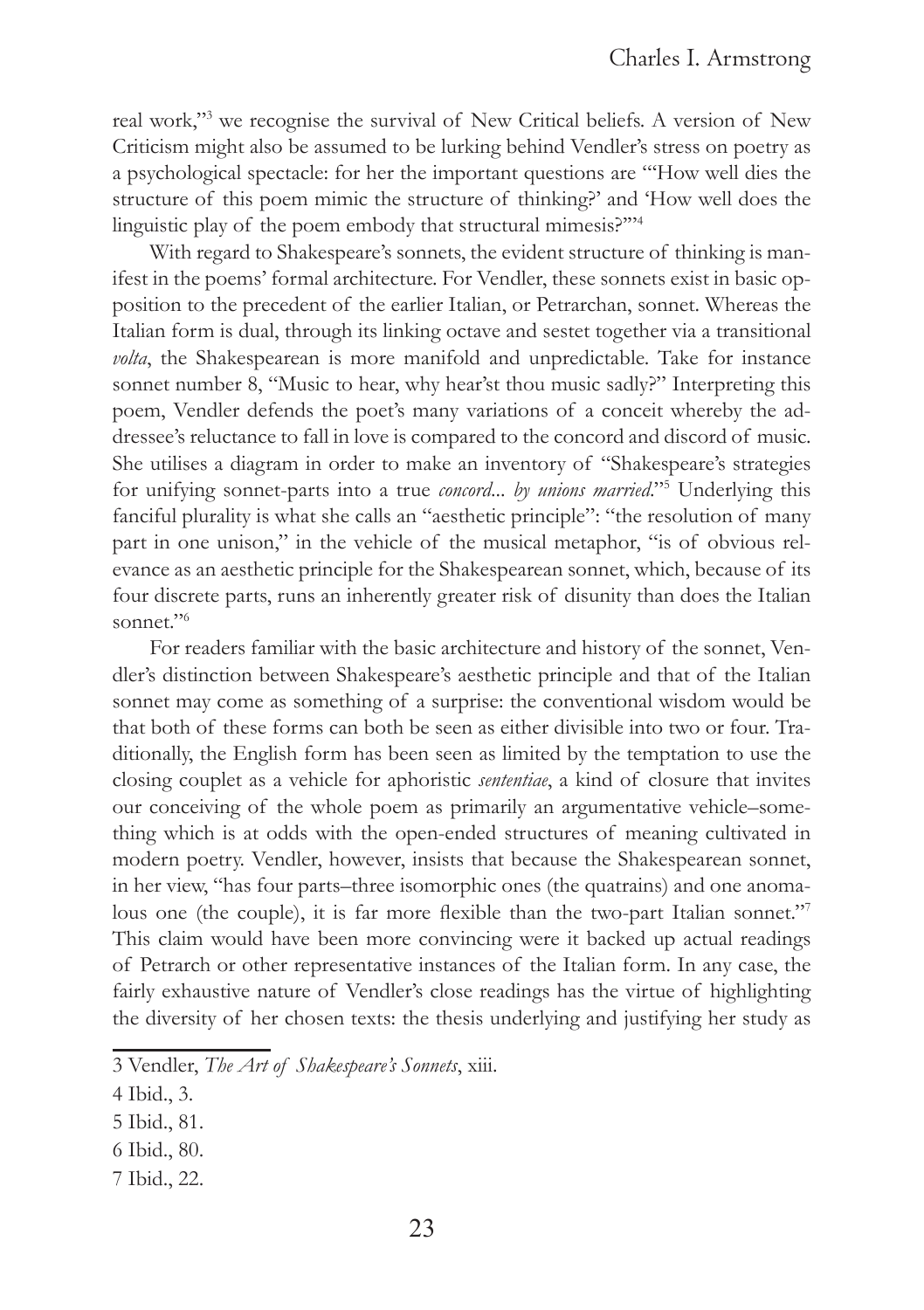a whole – namely, that Shakespeare's *Sonnets* "deserve detailed and particular commentary because they comprise a virtual anthology of lyric possibility" – is convincingly borne out.<sup>8</sup>

The relationship with the Italian precedent is also important for Vendler, due to the way in which it relates to the poet's self-conscious positioning of himself in relation to literary tradition. She sees this positioning as an act of active differentiation, claiming that:

Because he is especially occupied with literary consolidation (resuming the topics, the images, the consecrated adjectives, and the repertoire of tones of previous sonneteers), one can miss his subversive moves: the "shocking" elements of the sonnets in both subsequences: the parodies, by indirect quotation, of Petrarchan praise in sonnets 21 and 130 [...].<sup>9</sup>

Vendler is keen to stress the excellence of Shakespeare's sonnets, at one point calling him "a master of aesthetic strategy."10 As a result, she tends reprimand any attempt from other critics to identify shortcomings or limitations in the sonnets' discourse or unfolding. For her, these poems are the finished article, and there cannot be any question of mistaking their speaker's frequent bewilderment, hesitation or inconstancy of opinion as indicative of any authorial lapse. In a way that brings to mind the typical retrospective, first person narration of the modern *Bildungsroman*, she insists that

the author, who is arranging the whole poem, has from the moment of conception a relation of irony to his fictive persona. The persona lives in the "real time" of the poem, in which he feels, thinks, and changes his mind; the author has planned the whole evolution of the poem before writing the first line, and "knows" conceptually the gyrations which he plans to represent taking place over time in his fictive speaker.<sup>11</sup>

Given this view, one would expect Vendler to revel in the ironic and developmental possibilities provided by the sonnet sequence as a whole. After all, as John Kerrigan has pointed out, it is the "subtle modulation of material from poem to poem into the form of the whole which makes reading Shakespeare's Sonnets such a concentrated yet essentially cumulative experience."12 As a matter of fact, though, Vendler tends to only register sequential structures in passing: apart from some no-

<sup>8</sup> Ibid., 12.

<sup>9</sup> Ibid., 28.

 $10$  Ibid., xiv.

<sup>11</sup> Ibid., 26. 26.

<sup>12</sup> John Kerrigan, "Introduction," xii, in William Shakespeare, The Sonnets' and 'A *Lover's Complaint'*, ed. John Kerrigan (London: Penguin, 2009 [1995]).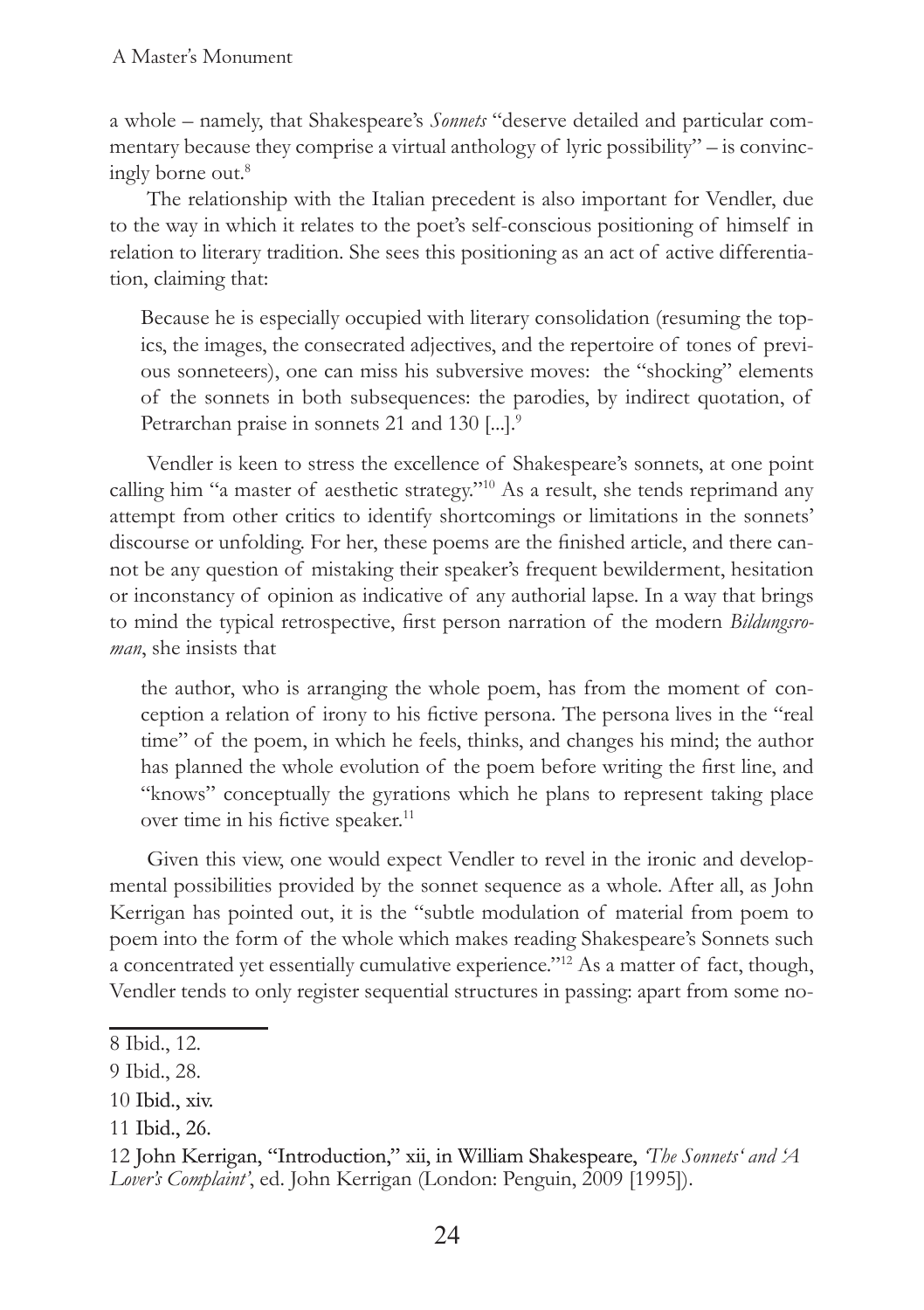table summaries, her main concern is usually the individual poem as an autonomous verbal and psychological structure.

That act of aesthetic delimitation requires some vigilance. Despite having some common points with the interpretive practice of Paul De Man, Vendler is for instance very far removed from his insistence upon pursuing the effects of poetry's connotative connections. In a critique of Hans-Robert Jauss, De Man once noted the potentially vertiginous effects were one to pursue all the dissonant connotations of the name "Boucher" in Baudelaire's "Spleen II," insisting that "it becomes very hard to stop."13 For Vendler, it is very important to stop – for the poem needs an external border, if one is to prevent it from spilling over into its surrounding frameworks. Thus she is adamant that Shakespeare's use of seasonal imagery is not to be over-interpreted. Commenting on sonnet number 5 and its claim that "neverresting time leads summer on / To hideous winter and confounds him there" (lines 5-6), she makes a more general point:

It cannot be too strongly emphasized that nothing can be said to happen in a poem which is not there suggested. If *summer is confounded in hideous winter*, one is not permitted to add, irrelevantly, "But can spring be far behind?" If the poet had wanted to provoke such an extrapolation, he would by some means have suggested it.<sup>14</sup>

"[N]othing can be said to happen in a poem which is not there suggested": this ascetic injunction is one of the means by which Vendler defends her own approach to the sonnets against the claims of other alternatives–particularly Joel Fineman's psychoanalytic reading is singled out as deserving a rebuttal.15 Yet one might doubt whether Vendler always follows this rule herself.

Indeed, if we turn from Vendler's study of Shakespeare to her reading of Yeats, we will soon enough find her ignoring it pretty blatantly. Much of her book *Our Secret Discipline: Yeats and Lyric Form*–published in 2007–was written while she was also at work on the study of Shakespeare. The book on Yeats shares with the earlier study an intense and unmitigated interest in lyric form, but it focuses mainly on the structures and developments of *genres*, rather than on specific poems. Its sixth chapter, entitled "Troubling the Tradition: Yeats at Sonnets," is of particular interest here.

<sup>13</sup> Paul de Man, "Lyrical Voice in Contemporary Theory: Riffaterre and Jauss," 66, in Chaviva Hosek and Patricia Parker (eds.), *Lyric Poetry: Beyond New Criticism* (Ithaca and London: Cornell University Press, 1985).

<sup>14</sup> Vendler, *The Art of Shakespeare's Sonnets*, 69.

Cf. Joel Fineman, *Shakespeare's Perjured Eye* (Berkeley: University of California Press, 1986).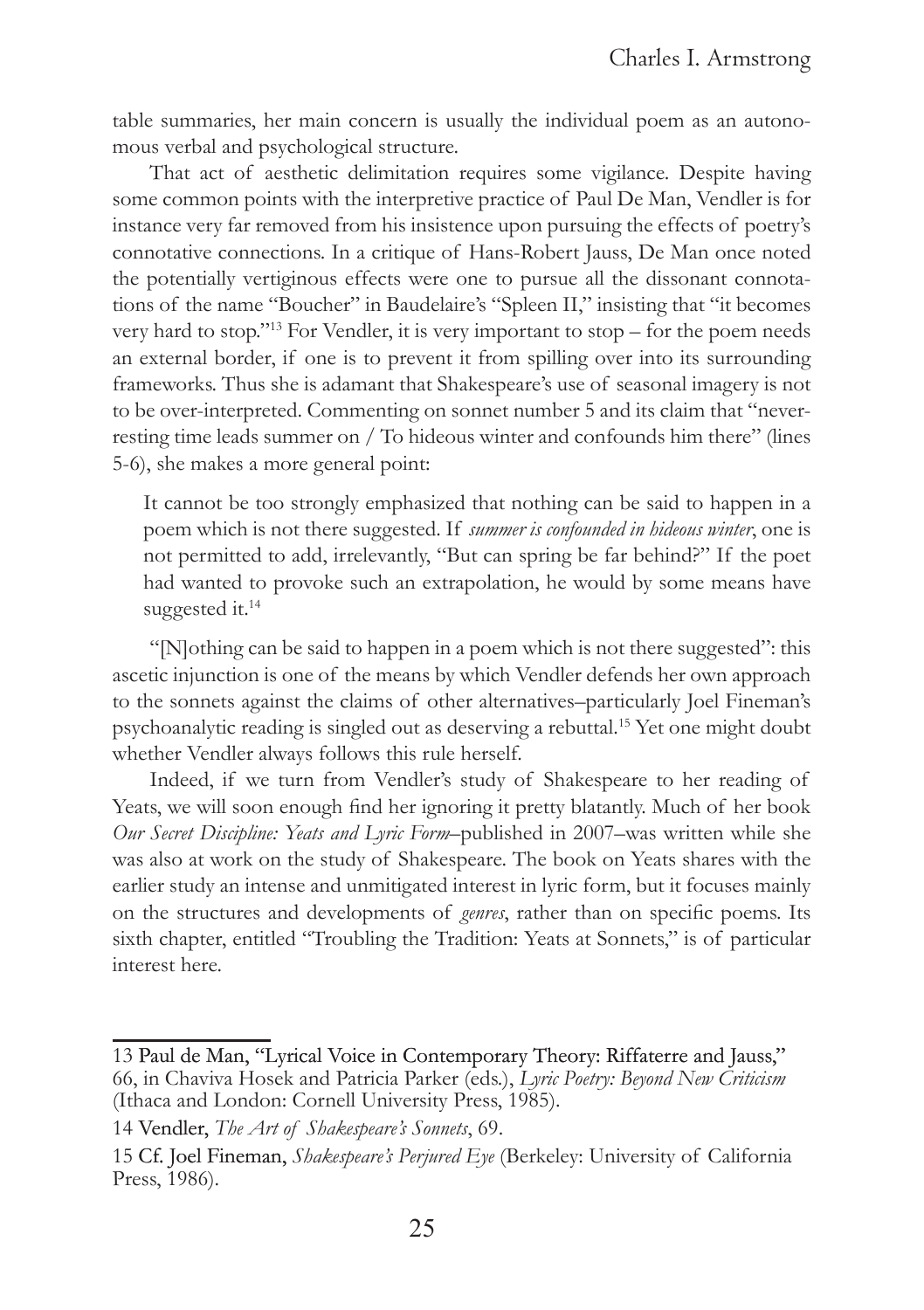Vendler sees Yeats' relation to the sonnet as one of continuous maturation from an early state of uncertain apprenticeship. Written when he was almost seventy, "Meru" is the great culmination of this process. After this bravado performance, Vendler implies that the only possibility was to question or parody the form: with the 1938 poem "High Talk," she sees Yeats as effectively deconstructing the entire genre. Before that, though, she sees the series of Yeats' sonnets and sonnetrelated poems as basically negotiating with both the Italian and English forms of the genre. Interestingly, she identifies the sonnet form as being latently present in Yeats' *oeuvre*, even in texts where one would not obviously look for it. Yeats, she claims, was innately attracted to the sonnet, but frequently tended to stray away from it in the final version of his poems, frequently using the *douzain* form, consisting of three rhyming quatrains, instead. Thus her chapter on Yeats' sonnets not only looks at obvious candidates such as "Leda and the Swan," ""Meru," and "High Talk," but it also takes the time to argue relatively convincingly for the presence of sonnet-like structures in less obvious places, like "When You are Old" and "The Sorrows of Love."

Vendler's analysis claims that Yeats' associated the sonnet with certain values: it was (a) a distinctively written (rather than oral) form, (b) unabashedly artificial, (c) acutely self-conscious, and (d) expressly English. With regard to the Englishness, she claims that precisely "because of its centrality to English literature, the sonnet compelled from Yeats both his literary allegiance and his nationalist disobedience."16 She goes on to state that when "we wonder why Yeats wrote so few 'proper' sonnets, we can find the answer, I think, in his distinctive mixture of that allegiance and that disobedience."17 Vendler's interpolation of the words "I think" here indicates, I think, that she has had to go beyond the textual evidence of the sonnets themselves in order to find her explanation. She is, in other words, trespassing against the injunction she placed against extra-textual evidence in her book on Shakespeare's sonnets.

Where would she find grounds for the conjecture in question? One way of justifying this reading would be to follow up Vendler's fascinating hint about the *douzain* form. The latter is obviously a French genre––utilised by figures such as Ronsard, Hugo, and de Vigny, and frequently by Verlaine and other Symbolists whom were important for the early Yeats–and is as such rarely found in English poetry. The use of the sonnet's fourteen-line form can, then, more easily be interpreted as fitting in with English literary tradition than the alternative utilisation of the twelve-line form imported from France. The manner in which a tetrameter version of the *douzain* was favoured in the early poetry of Yeats' compatriot and close

<sup>16</sup> Helen Vendler, *Our Secret Discipline: Yeats and Lyric Form* (Oxford: Oxford University Press), 147.

<sup>17</sup> Ibid.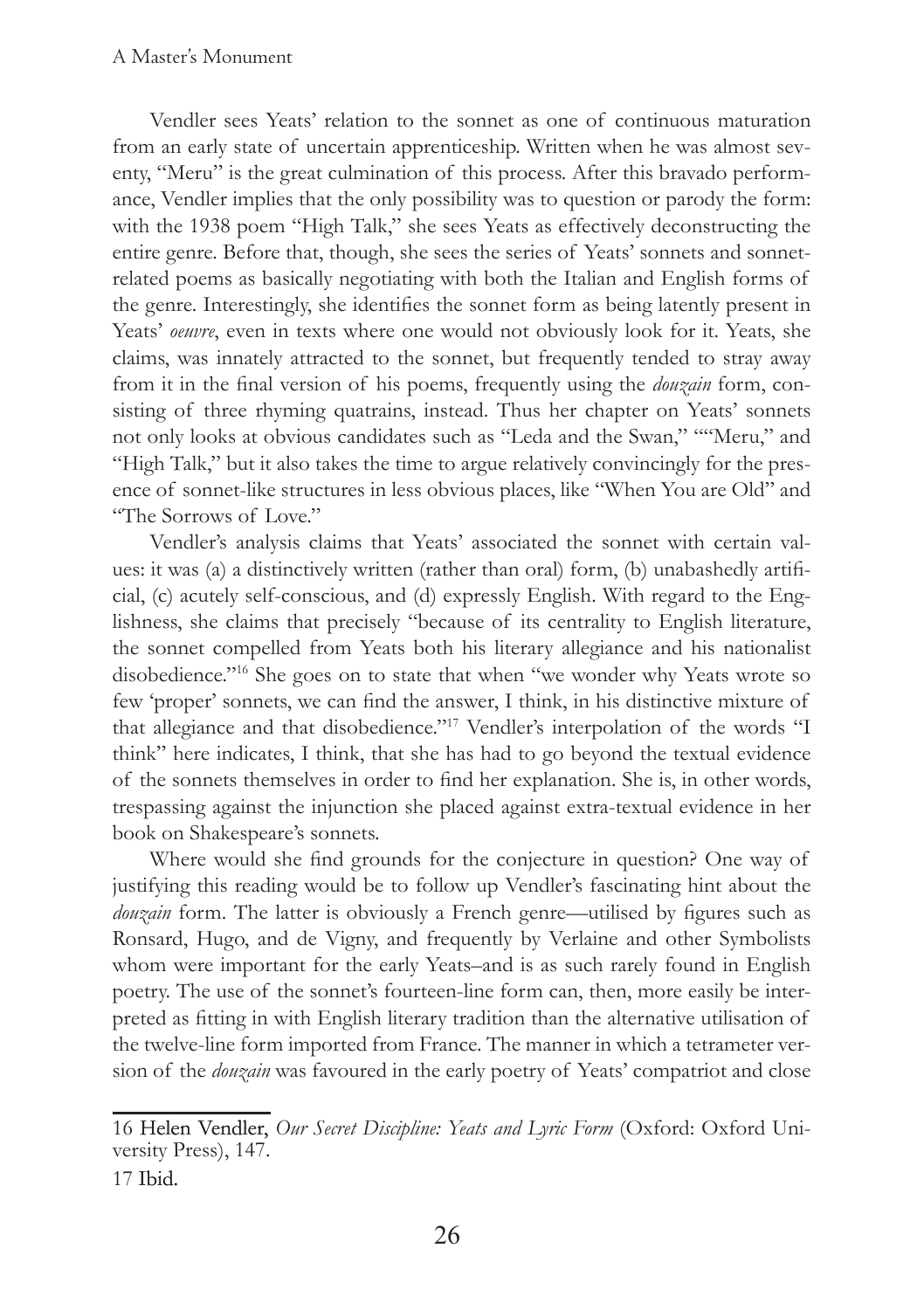friend A. E. (i.e., George Russell) might be interpreted as a parallel case, which probably also involved an element of emulation and competition.

Still, this far from proves Vendler's thesis. Not only does the Frenchness of the *douzain* not decisively establish the Englishness of Yeats' conception of the sonnet, further it does not provide any basis at all for establishing the reason why Yeats might be tempted to avoid artistic links with Shakespeare and Englishness in the first place. One possible source for establishing such an aversion or repulsion would be Yeats' 1937 introduction to Scribner's planned version of his complete works. There Yeats describes his ambivalence towards England, a feeling in which, he says, "my hatred tortures me with love, my love with hate."18 He also famously states: "I owe my soul to Shakespeare, to Spenser and to Blake, perhaps to William Morris, and to the English language in which I think, speak and write."19 So, strong emotions and ambivalence are certainly there. Yet one might notice that Yeats does not express any kind of reservation with regard to the literary tradition embodied by Shakespeare, nor is there any evidence that Yeats saw his work as marked by British imperial views on Ireland. The same goes for the sonnet: Yeats nowhere expressly identifies the genre as an English one. Take for instance a letter to Dorothy Wellesley, dated 8 January 1937, where Yeats makes, in passing, a principled pronouncement about this genre in the context of passing on some paternal advice: "Your son wants a framework of action," he writes, "much as a man who feels that his poetry is vague & loose will take to writing sonnets."<sup>20</sup> Notice that although the value of the sonnet might be construed of as being circumscribed here–as a mere means to sharpen poetic craftsmanship, rather than a worthy end in itself–there is no hint of any kind of inherent, national orientation. Rather than seeing the sonnet as an instrument of nationalism, Clive Scott has claimed that "national and international traditions [...] have increasingly interfered with each other and the structure of the sonnet has acquired a peculiarly 'esperanto' flavour."21 There is no indication that Yeats–writing at a time when English poets, for instance, frequently favoured the Petrarchan form–is a particular exception to this trend.

In more recent times, another Irish poet, Seamus Heaney, *has* in fact made an associative link between the sonnet and English imperial history, and explained that this link was the cause of his feeling less than at home in the genre–but Heaney is not Yeats.<sup>22</sup> The latter never denunciates Shakespeare for any alleged imperial

22 For a critical view on Heaney's stance, see Jason David Hall, "Form and Process:

<sup>18</sup> W. B. Yeats, *Later Essays*, ed. William H. O'Donnell with assistance from Eliza- beth Bergmann Loizeaux (New York: Charles Scribner's Sons, 1994), 211. 19 Ibid.

The Collected Letters of W. B. Yeats, Accession letter �6771, Oxford University Press (InteLex Electronic Edition) 2002.

<sup>21</sup> Clive Scott, *French Verse-Art: A Study* (Cambridge: Cambridge University Press, 1980), 172.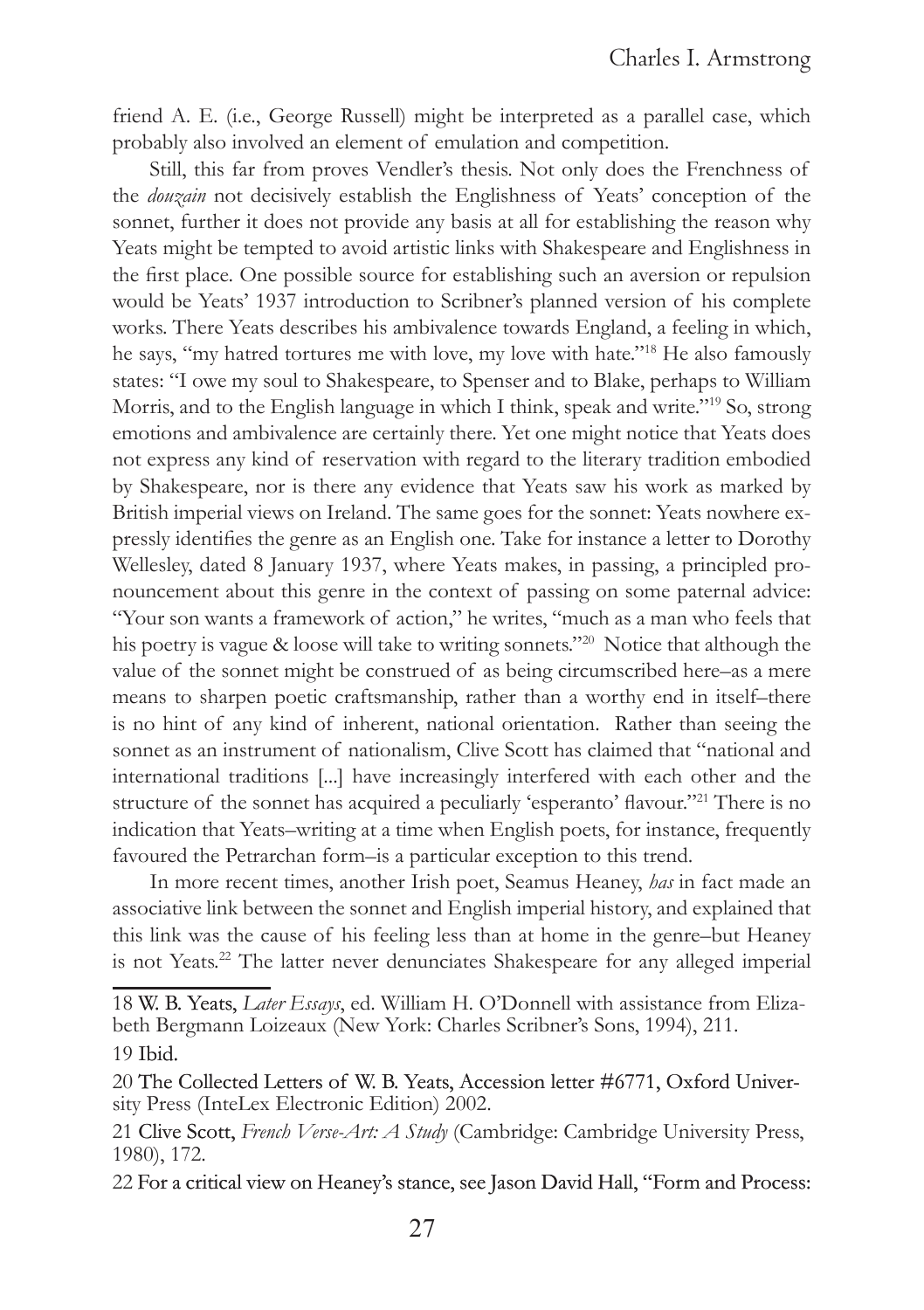affiliations. As Rupin W. Desai has shown, there is instead a career-long process of influence and interpretation.23 Early on in his career, Yeats writes mythological drama in blank verse in a conscious effort to transport his idiom to an Irish context. Thus Yeats' early essay, "At Stratford on Avon" (1901), is very much a celebration. Written at a period when Yeats, in his own words, spent "hours reading the plays, and the wise and foolish things men have said of them,"24 this essay puts not only Shakespeare on a pedestal, but does the same with his England: an England "made by her adventurers, by her people of wildness and imagination and eccentricity."<sup>25</sup> Further, Yeats contrasts this past era of Merry England with the present's "imperialistic enthusiasm" embodied in "the practical ideals of the modern age."26 Also later, in the use of Shakespearean's heroes in some of his late poetry, for instance, Yeats constantly finds constructive precedent for his own writing, causing T. McAlindon to claim that Yeats "managed to achieve a remarkable degree of identification with Shakespeare."27 Thus Vendler's simple equation between sonnet form, Shakespeare, and the ideology of empire in Yeats' mind seems to cut many corners far too fast.

Vendler also seems to essentialise the historical forms of the sonnet in her reading. The Italian and the English sonnet forms may be useful taxonomic tools, and rough guides to determine some of the more basic workings of the genre, but like all genres the sonnet is subject to historical variation. By not seeing this, Vendler is in line with an old, classic study like Walter Mönch's *Das Sonnet*, but even he–along with Paul Fussell–at least admits the added nuance of allowing for three rather than two basic forms.<sup>28</sup> A more historically attuned approach is needed: the sonnet genre is not a mere given and static vehicle, but rather an active framing device that itself is framed by outside contingencies and emphases. Stuart Curran has encapsulated this nicely: "However extensive the generic line or obvious its pressure," he writes,

the poetic genres are never mere abstractions: they are always individually recreated in a particularized time and place, and to discuss that recreation attentively requires both immersion in its historical setting and sensitivity to the ways in which great literature spans time.<sup>29</sup>

23 Rupin W. Desai, *Yeats's Shakespeare* (Evanston: Northwestern University Press, 1971).

24 W. B. Yeats, *Essays and Introductions* (London: Macmillan, 1961), 96.

25 Ibid., 104. 104.

26 Ibid., 104 and 106.

 T. McAlindon, "Yeats and the English Renaissance," in *PMLA*, vol. 82, no. 2 (May, 1967), 164.

28 See Walter Mönch, *Das Sonett: Gestalt und Geschichte* (Kerle: Heidelberg, 1955) and Paul Fussell, *Poetic Metre and Poetic Form* (London: McGraw-Hill, 1979).

29 Stuart Curran, *Poetic Form and British Romanticism* (Oxford: Oxford University

Seamus Heaney's 'A New Life' into 'Act of Union'," in Frank Beardow and Alison O'Malley-Younger (eds.), *Representing Ireland: Past, Present and Future* (Sunderland: University of Sunderland Press, 2005), 153-164.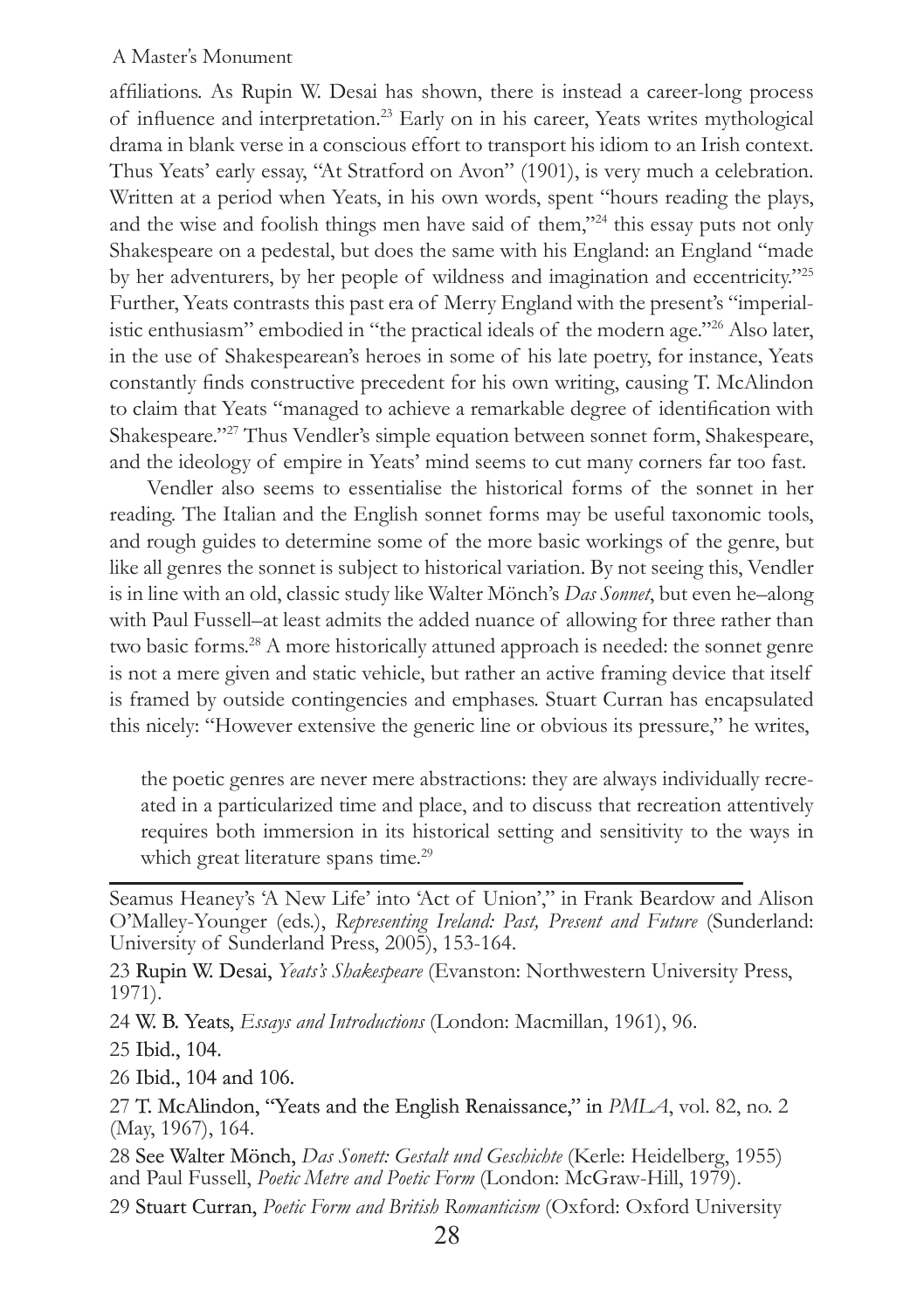The ahistoric nature of Vendler's understanding of genre is particularly evident when she writes of the "true sonnet," which she links to a textual structure being characterised by a strong sense of antithetical conflict.

A related problem with Vendler's approach is the seemingly immediate nature of the connection between Shakespeare and Yeats posited in her reading. Born roughly three hundred years after Shakespeare, Yeats could not but approach his writings via the accounts and interpretations given of his work by others. Thus, in another context, Wayne Chapman has claimed that Yeats' "regard for the Renaissance and its multi-faceted personalities ('Renaissance men')" was "derived initially and substantially from influential others"–specifically Victorian others–"such as Arnold, Pater, and the elder Yeats."30 Though we know William Butler Yeats dismissed Edward Dowden's as his own "legitimate enemy" and as someone who was representative of what he called "the middle class movement," another close friend of Yeats' Thomas Sturge Moore – edited an edition of Shakespeare's sonnets in 1899. In addition, the whole nineteenth century development of the sonnet is relevant here, making it problematical to see Yeats' work as engaged in an exclusive interaction with Shakespearean and Petrarchan essences established long before. For instance, Vendler's interesting claim of there being shortened forms of the sonnet in Yeats' writings could be productively linked with the explorations of caudate and curtailed forms of the sonnet in the writings of poets such as Hopkins and Meredith. Beyond that, Yeats was a close reader of a figure such as Dante Gabriel Rossetti and the editor of the Victorian anthology *Sonnets of this Century*, William Sharp, was an important ally early on.

In Vendler's account, Yeats became a better sonnet writer the more distant he got from the Victorians. We have a rigorously linear narrative of maturation, whereby the early Yeats basically does not understand the true nature of the form. Gradually, Yeats will approach the nature of the "true sonnet," and in "Meru" we finally find an instantiation of it. After that, only "High Talk" remains as a late deconstruction of the entire form. While this narrative has much to say for it in terms of transparency and unity, it is less than closely attuned to historical nuance. As such it closely echoes Vendler's book titled *Coming of Age as a Poet*, where the careers of Milton, Keats, T. S. Eliot and Plath were similarly read in terms of straightforwardly teleological narratives.<sup>31</sup>

If we inspect closer Vendler's analysis of Yeats the sonnetteer, we find that her basic premise is that in opposition to the "true sonnet" discovered late in his career, Yeats' early Victorian work built on a conception of the form that was simplistically unified. Thus the 1886 Petrarchan sonnet "Remembrance" is described

Press, 1990), 8.

<sup>30</sup> Wayne K. Chapman, *Yeats and English Renaissance Literature* (London: Macmillan, 1991), 32.

<sup>31</sup> Helen Vendler, *Coming of Age as a Poet: Milton, Keats, Eliot, Plath* (Cambridge, Mass.: Harvard University Press, 2003).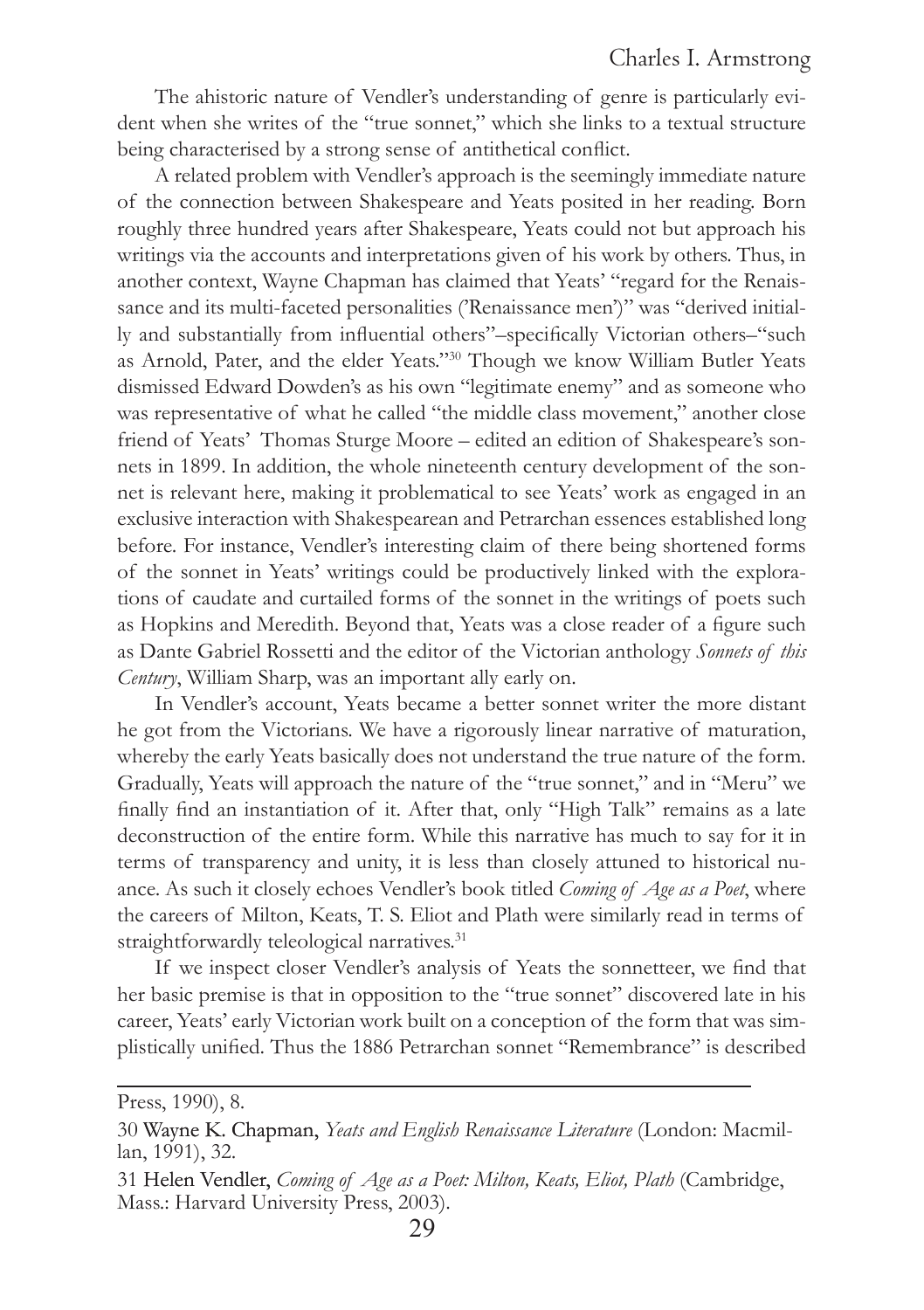as a "dreamy early sonnet" which has "almost no thought-content."32 For Vendler, such a "creation of coherent emotion 'atmosphere,' rising, climaxing, and falling [...] continues to be Yeats's aim in the nineties."<sup>33</sup> She acknowledges that unity was Yeats' aim, but understands this aim to be an aberration, as it does not agree with what she stipulates to be the true form of the sonnet. Thus it is implied that Yeats seeks the alternative form out of weakness:

The true inner quarrel of the binary Petrarchan sonnet is too much for him, as are the conflicting perspectives of the four-part Shakespearean sonnet. He therefore continues with the more manageably unifiable pentameter douzain, a form to which he returns (with variable rhyming) all his life, down to the year before his death <sup>34</sup>

Here Vendler offers us not only an essentialist account of literary history, but also what one might call a monotheistic one. Yeats is not to have any other gods than Shakespeare, and Vendler – it is implied – has seen the single form in which Shakespeare's sonnets have their essence.

If one casts an eye back at the sonnet's nineteenth century history, the parochial character of this view becomes evident. Jennifer Ann Wagner's history of the 19<sup>th</sup> century sonnet starts off with Wordsworth's rediscovery of Milton's political sonnets in 1802. Wagner shows that this discovery entails the emergence of what she calls

a third possibility for a model of form–the 'unitary' model. [...] the Miltonic sonnet, with its tendency toward enjambment and toward overrunning the sonnet's turn, offers the possibility of a unitary model that allows for an opposition or turn but subordinates that opposition to a final assertion of completeness. This assertion overrides any internal divisions not only formally but also–and this is the crucial matter–conceptually.35

Joseph Phelan's more recent study of the 19<sup>th</sup> century sonnet shows how the political and almost phallic values of the Miltonic-Wordsworthian sonnet were displaced by the amatory values espoused by writers like Dante Gabriel Rossetti.36 What he does not account for, however, is the surprising and significant confluence in structure between Wordsworth's spherically unified ideal and Yeats' nine-

<sup>32</sup> Vendler, *Our Secret Discipline*, 149 and 148.

<sup>33</sup> Ibid., 154. 154.

<sup>34</sup> Ibid.

Jennifer Ann Wagner, *A Moment's Monument: Revisionary Poetics and the Nineteenth-Century Sonnet* (London: Associated University Presses, 1996), 14.

Joseph Phelan: *The Nineteenth-Century Sonnet* (Basingstoke: Palgrave Macmillan, 2005).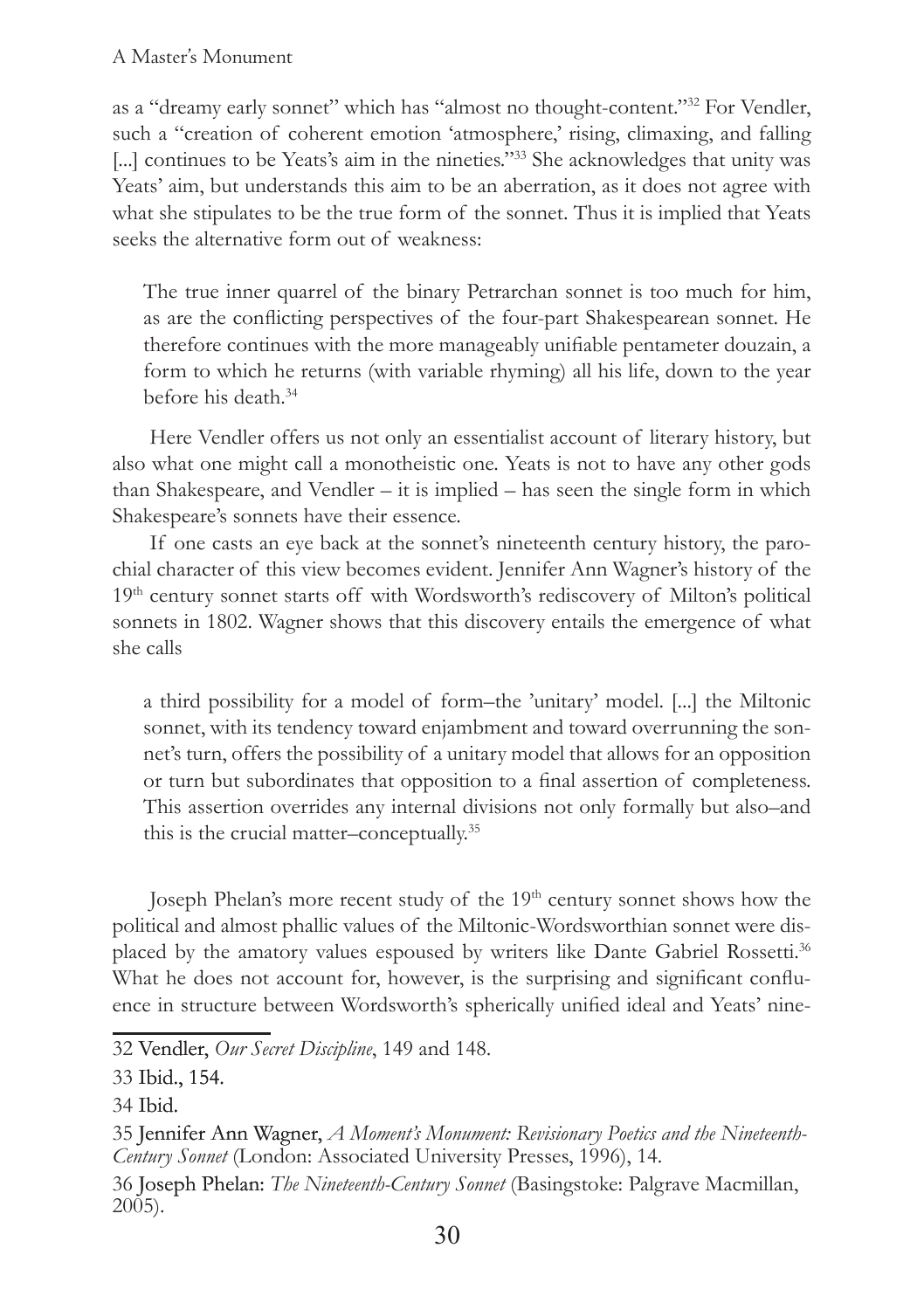ties, symbolist efforts. Wagner's account has the advantage of showing that history itself is fluid, multiple and rich–in fact, as such it is much like the Shakespearean sonnet itself.

If Vendler's account of the beginnings of Yeats' sonnetteering comes across as overly prejudiced, her interpretation of its ending is no less problematical. In this latter case, the problem is not the inability to acknowledge the validity of the aesthetic models different from the Shakespearean one, but rather a neglecting of the inherent similarities between a sceptical, modern use of the sonnet and what we find happening in the 1609 quarto edition. If one resists reducing Shakespeare's sonnets to a monolithic and given context, and rather allows for how it provides a later poet such as Yeats with a poetic framework of some heterogeneity, then a different reading becomes possible. Take for instance Yeats' "High Talk":

> Processions that lack high stilts have nothing that catches the eye, What if my great-granddad had a pair that were twenty foot high, And mine were but fifteen foot, no mortal stalks upon higher, Some rogue of the world stole them to patch up a fence or a fire.

Because piebald ponies, led bears, caged lions, make but poor shows, Because children demand Daddy-long-legs upon his timber toes, Because women in the upper stories demand a face at the pane That patching old heels they may shriek, I take to chisel and plane.

Malachi Stilt-Jack am I, whatever I learned has run wild, From collar to collar, from stilt to stilt, from father to child.

All metaphor, Malachi, stilts and all. A barnacle-goose Far up in the stretches of the night; night splits and the dawn breaks loose;

I, through the terrible novelty of light, stalk on, stalk on;

Those great sea-horses bare their teeth and laugh at the dawn.

Vendler points out that this poem "belongs thematically to the conventional sonnet-tradition because its topic is its own aesthetic," and claims that Yeats developed this self-conscious stance "with the example of Sidney and Shakespeare" before him.37 She nevertheless quickly brands "High Talk" an anomaly. Its "rough hexameters" and wildness of tone effectively place Yeats beyond the pale of sonnet tradition. This is, in her view, the result of a willed transgression that makes a very specific statement within literary history:

Vendler, *The Art of Shakespeare's Sonnets*, 150 and 152.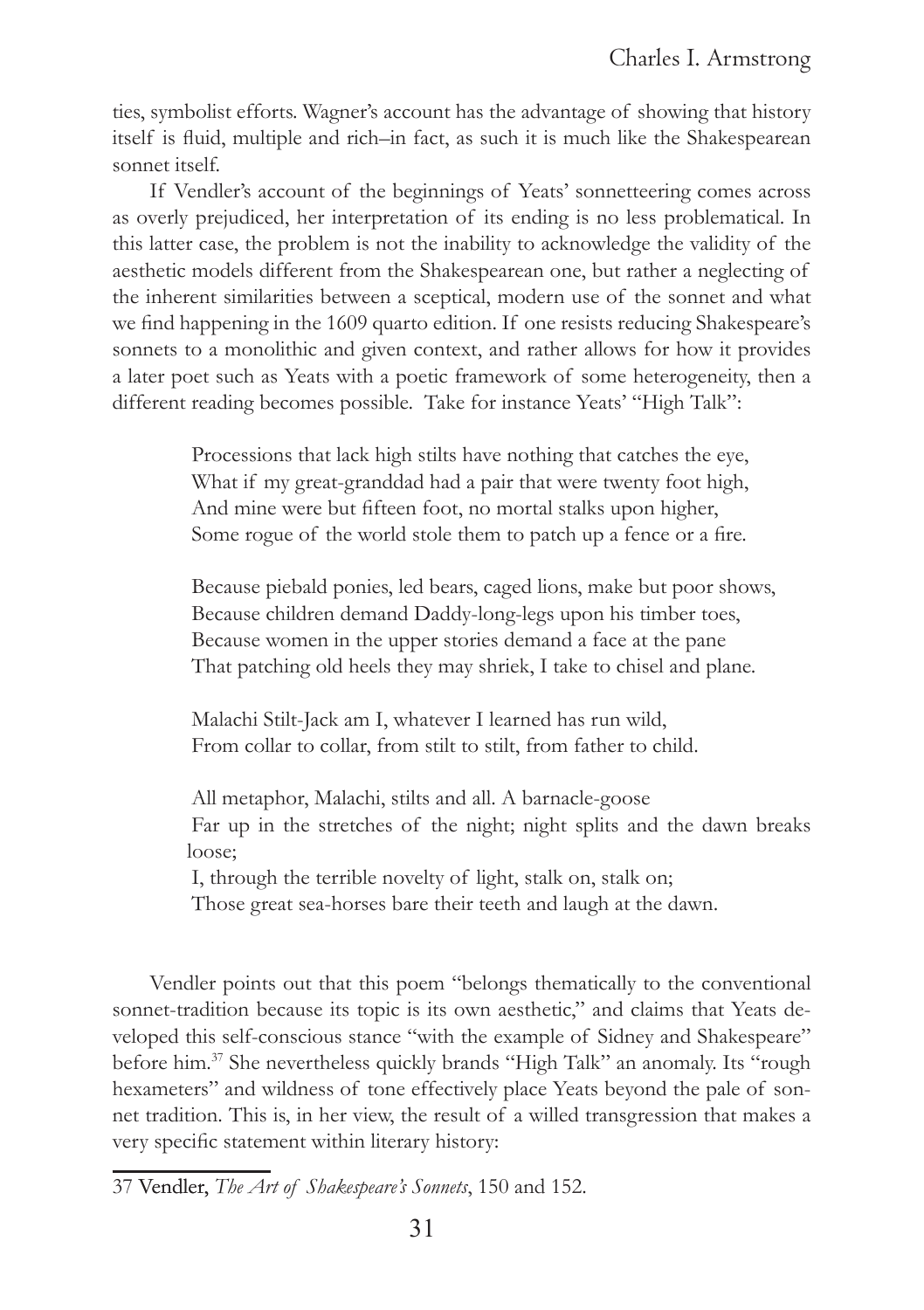"High Talk," by means of its forms "run wild," voices Yeats's view that the "high" rhetoric of the sonnet tradition had collapsed with the rest of European culture in the interwar period. We understand Yeats's cultural commentary here only if we see Malachi's apocalyptical images, his primitive couplets, his aberrant prosody, and his exultant despair as the formal ruination of the courtly European sonnet by a new primitivism.<sup>38</sup>

Here, again, Vendler seems to be going beyond the remit allowed by her New critical precepts. The contextual evidence necessary to convert this poem into an apocalyptical parody of contemporary history is not readily available, unless one, say, stipulates that Yeats' draft version of "The Second Coming," written many years earlier, is also effectively a draft version of "High Talk." Further, one might question why Vendler, in such a poem, is less prone to see "a relation of irony" to the poet's "fictive persona," than what's the case when she interprets Shakespeare's sonnets.

Setting aside the cultural content of Vendler's reading, the generic dimension of her interpretation seems equally, if not even more, forced. For does this poem really spell the "formal ruination" of the sonnet tradition? Certainly, Romantic forerunners such as Keats and Shelley provide a significant precedent for the manner in which this poem reassembles the constituent elements of the sonnet. Perhaps, though, the earlier, august example of Shakespeare might be also justly seen as belonging to a tradition that is not essentially alien to Yeats' *modus operandi* in "High Talk"? An inclusive sense of exactly what the preceding example involves would, however, seem to imply otherwise. For even if Vendler tends to operate with a monolithic understanding of what a Shakespearean sonnet is, the 1609 quarto edition includes several poems that markedly depart from the standard template. Sonnet number 145, for instance, is written in tetrameters rather than pentameters. Number ninety-nine errs in being expansive rather than elliptical: it consists of fifteen lines. A more important forerunner for "High Talk" is Shakespeare's  $126<sup>th</sup>$ sonnet, which similarly consists solely of rhyming couplets – though six rather than seven of them. In addition, number 126 – "O thou my lovely boy, who in thy power" – also deviates rhythmically: as Vendler points out, "the poem falls into a trochaic and amphibracic rather than an iambic pattern."39

Given his documented familiarity with the sonnets,<sup>40</sup> we can be sure Yeats knew of all these deviations from Shakespeare's norm. Further, we also know that another singular sonnet held a special importance for him. Writing to Dorothy Wellesley on 21 January 1937, during what was a difficult time for Yeats, he stressed

<sup>38</sup> Ibid., 152. 152.

Vendler, *The Art of Shakespeare's Sonnets*, 535.

<sup>40</sup> Desai's *Yeats's Shakespeare* includes an appendix that lists in detail all of Yeats' session, see Edward O'Shea, *A Descriptive Catalog of W. B. Yeats's Library* (New York and London: Garland, 1985).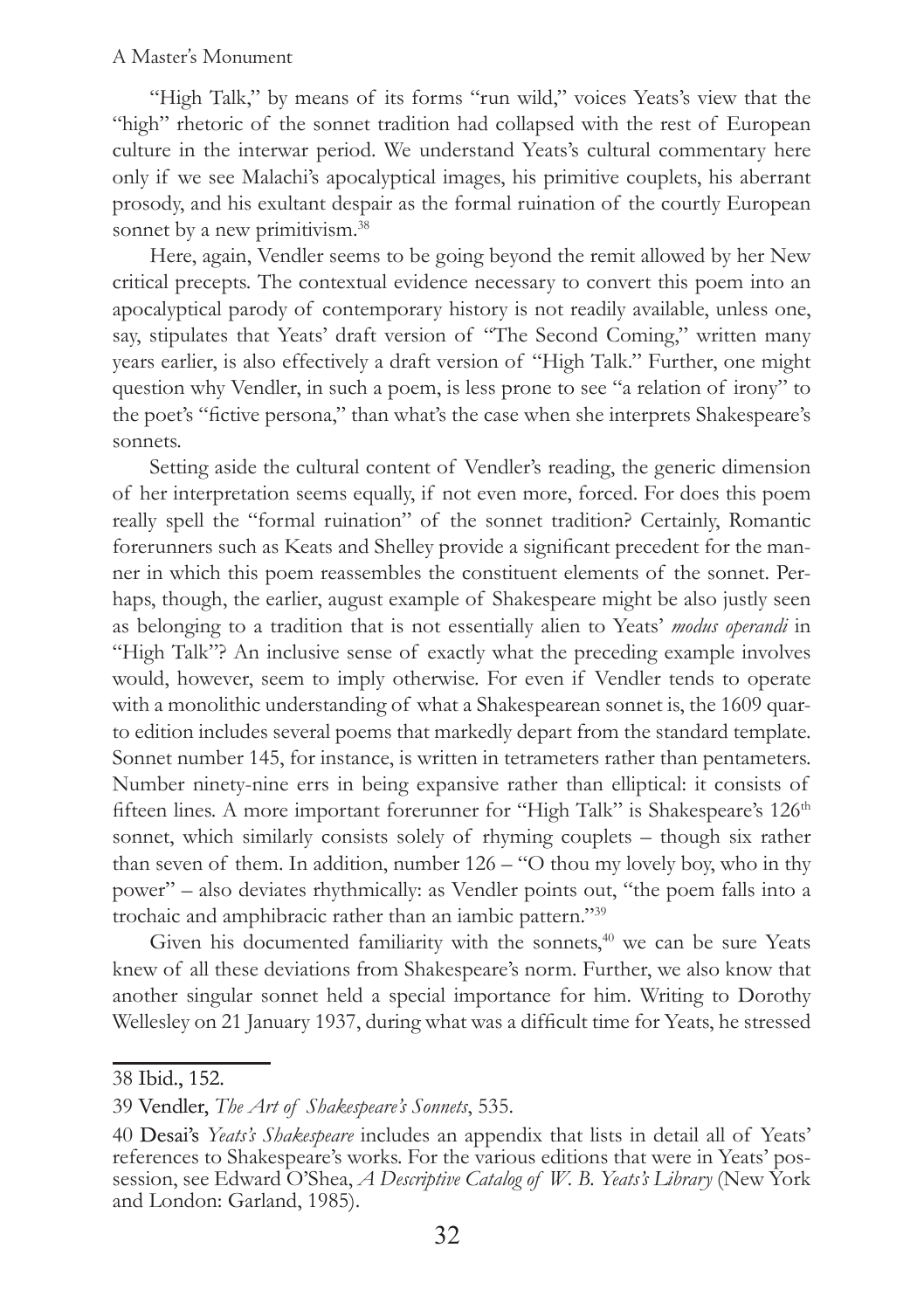how important a particular sonnet of Shakespeare's was for him: "Everything seems exagerated — I had not a symptom of illness yet I had to take to my bed. I kept repeating that Sonnet of Shakespeare's about 'Captive good' — I felt I was in an utter solitude."<sup>41</sup> The sonnet in question here is number 66, "Tired with all these, for restful death I cry," a poem which Yeats had quoted in its entirety in his "At Stratford-on-Avon" essay thirty-six years earlier. Intererestingly, Yeats' seeking comfort at this time was at least partially caused by the controversy around Roger Casement's diaries, a source of considerable acrimony in Anglo-Irish relations at the time.42 While he was driven to one of his most outspokenly anti-Empire utterances in "The Ghost of Roger Casement" by this contentious issue, this letter of Yeats' shows that he also sought–and found–solace in a particular Shakespearean sonnet.

Shakespeare's sonnet number 66 contains a paratactic catalogue of wrongs that have driven the speaker to the brink. Vendler describes the poem as "wearily reiterative and syntactically poverty-stricken [...]. It is so tired, and so tongue-tied, that it sounds repetitive and anticlimactic."43 She acknowledges, though, that this poem cannot be interpreted as a failure: its faults are intended, supplied to emphasize its underlying message. The same is of course the case with regard to Yeats' poem. If "High Talk" is more histrionic than sonnet 66, both are poems of dejection and disgust. In another context Yeats claimed that, for him, the "strength and weight of Shakespeare" came from his "preoccupation with evil,"44 and certainly these poems show the two writers in question sharing a sense of defiant opposition in the face of almost crippling adversity. Whereas Yeats' Malachi chooses theatrical exaggeration as a defence, Shakespeare's speaker can only keep going out of love for his interlocutor: "Tired with all these, from these would I be gone, / Save that to die, I leave my love alone." Despite such a difference, it seems evident that Yeats is not all that far from Elizabethan forerunner here, after all. Combining the shared, hyperbolic dejection of number 66 with the unconventional couplet form of sonnet 126, the Irishman has certainly made a unique poem all of his own–but not, for all that, one that is a fundamental negation of the Shakespearean precedent. As mentioned earlier, Vendler insists upon Shakespeare's "subversive moves" with regard to the sonnet tradition: insofar as Yeats makes subversive moves of his own, he is actually reinforcing the validity of that precedent, rather than simply attempting to tear it down.

<sup>41</sup> The Collected Letters of W. B. Yeats, Accession letter #6785, Oxford University Press (InteLex Electronic Edition) 2002.

<sup>42</sup> For an account of how the controversy affected Yeats, see R. F. Foster, *W. B. Yeats: A Life, II. The Arch-Poet 1915-1939* (Oxford: Oxford University Press, 2003), 568-575.

<sup>43</sup> Vendler, *The Art of Shakespeare's Sonnets*, 310.

<sup>44</sup> Yeats, *Later Essays*, 42.